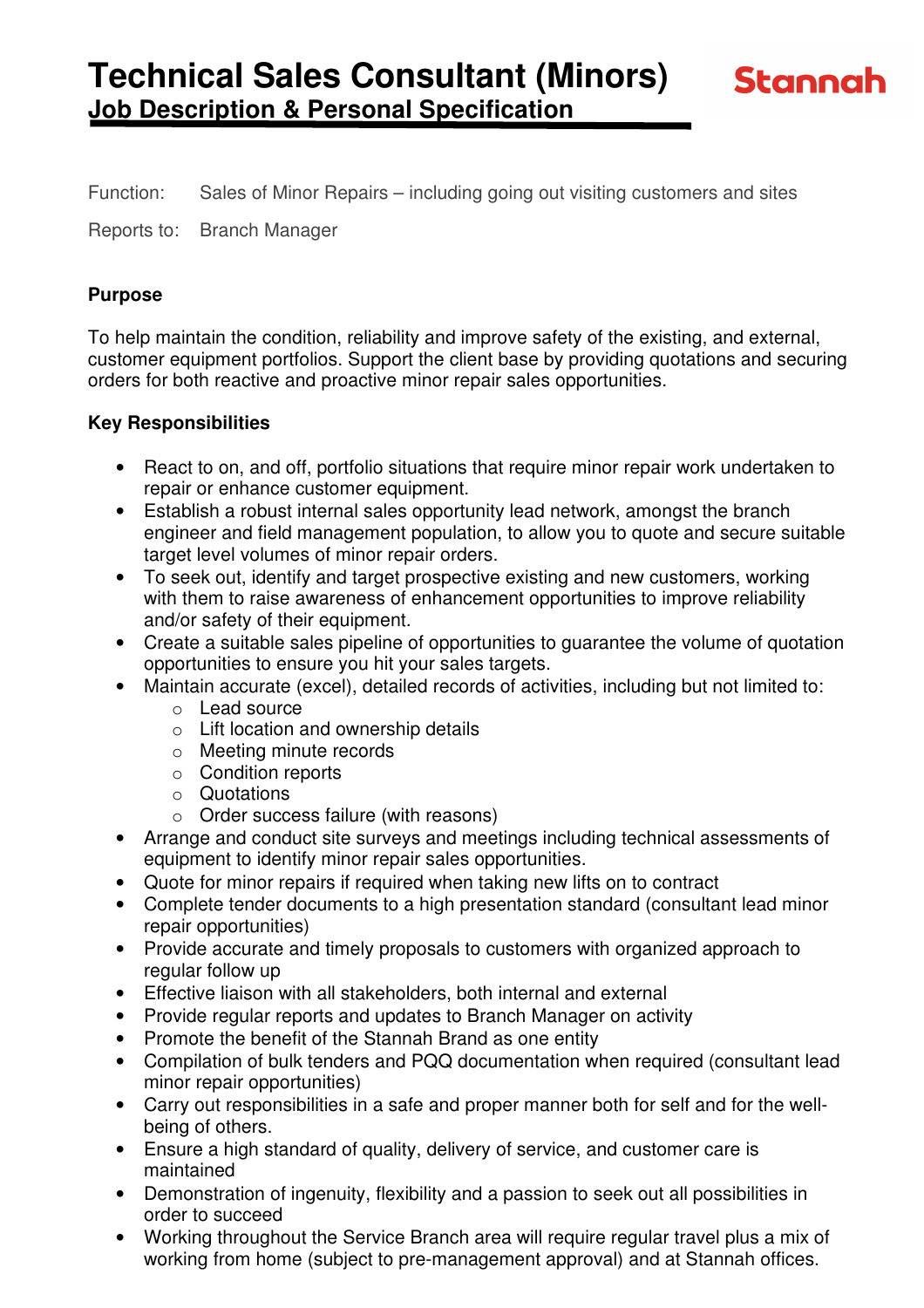This list is not exhaustive and the jobholder will be expected to undertake any duties within their capacity to meet the needs of the business and/or the sales function.

# **Relationships**

## Internal

The jobholder will be expected to maintain close and effective personal working relationships at all levels of the organisation. The communication skills required include the ability to communicate technical complex and sensitive information.

## **External**

External agencies including suppliers and customers.

# **PERSON SPECIFICATION**

## **Skills and Experience**

- Proven experience in Sales or Business Development and the sales process
- Demonstrable understanding of excellent customer service
- Computer knowledge, particularly of MS Office for reporting, liaising and sending customer proposals
- Knowledge of lifts is essential in this role, probably with a strong engineering biased.
- A significant track record of success in a similar business environment, managing relationships in a high value M&R service environment with demanding business and consumer customer base across the UK.
- Strong understanding of how to drive growth through minor repair activity
- Extensive relationship building experience together with strong interpersonal and customer communication skills
- An ability to develop and manage working operational relationships at all levels between customer and company personnel to ensure full engagement with the Service Branch team and customer base.
- A well developed understanding of best in class customer service.
- Strong communication verbal, written, listening and presentation skills.

## **Personal Attributes and Behaviours**

- Excellent communication skills with the ability to interact at all levels and with different departments
- Able to deal with multiple small quotations and securing multiple orders, volume management essential
- Calm & effective under pressure able to turn around urgent sales opportunities quickly and accurately
- High levels of self-motivation and tenacity to deliver on business plans
- Gravitas with peers, co-workers, customers, suppliers and distributors
- A self-starter, creative problem solver who is results focused
- Team Player with the ability to work on your own initiative
- Positive can-do attitude
- Well organised and manage time effectively by focusing on priorities and results.
- Commitment to actively improve own skills, knowledge, business awareness and performance through ongoing personal development.